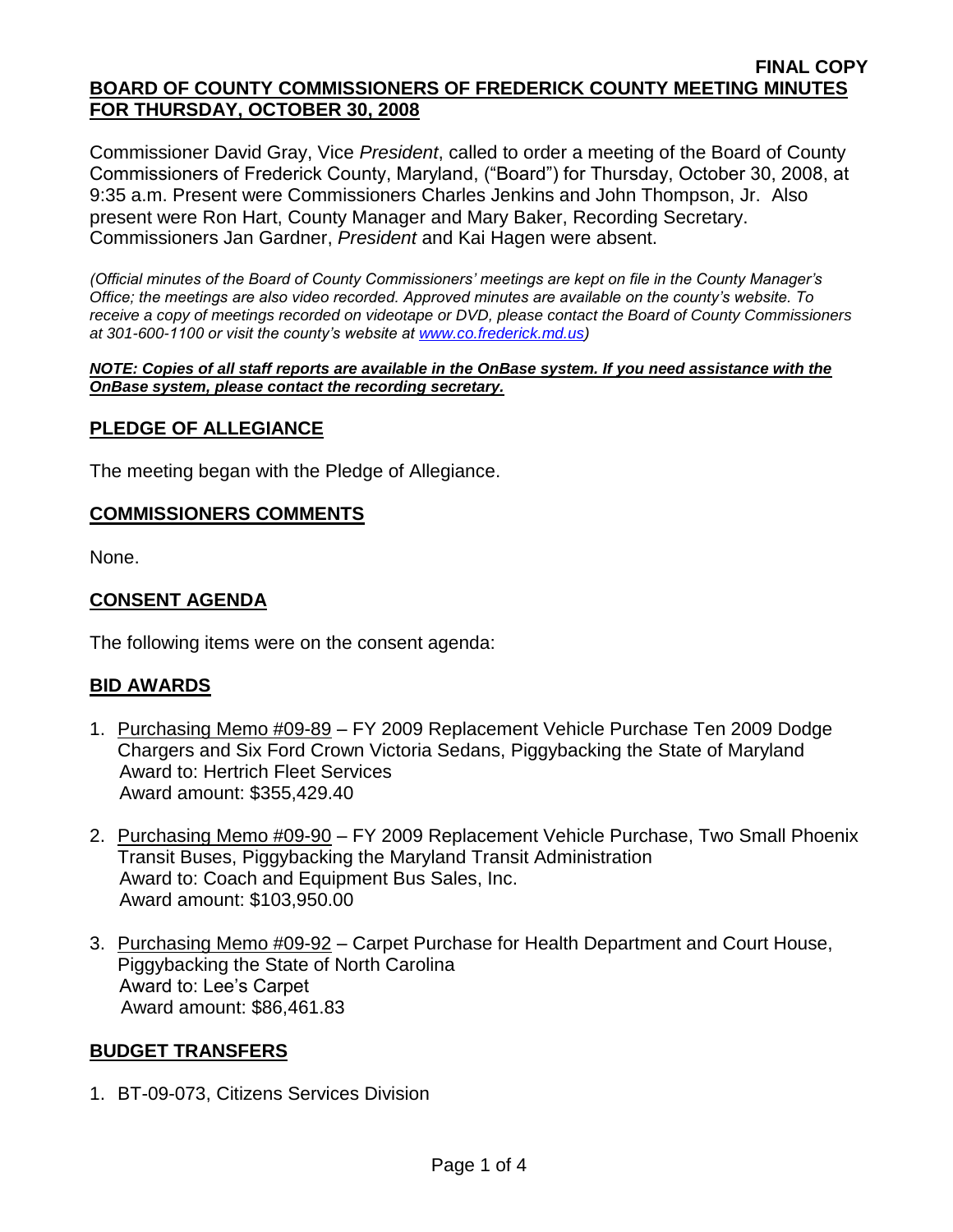#### **FINAL COPY BOARD OF COUNTY COMMISSIONERS OF FREDERICK COUNTY MEETING MINUTES FOR THURSDAY, OCTOBER 30, 2008**

- 2. BT-09-074, Citizens Services Division
- 3. BT-09-075, Montevue Home

# **GRANT**

1. FY 2010 Grant Application for Transit Services Division – Sherry Burford and Nancy Norris, Transit Services Division

# **CHANGE ORDER**

1. Pinecliff Park Paving Contract No. 07-CP-56, Change Order No. 9 – Charles Nipe and Dave Ennis, Public Works Division

Commissioner Gray had a question regarding Purchasing Memo #09-89 – FY 2009 Replacement Vehicle Purchase Ten 2009 Dodge Chargers and Six Ford Crown Victoria Sedans, Piggybacking the State of Maryland. Hal Good, Finance Division and Pat Hannah, Management Services Division, presented the requested information to the Board.

Commissioner Jenkins moved to approve the consent agenda as presented. Commissioner Thompson seconded the motion that passed 3-0 with Commissioners Gardner and Hagen absent.

### **ADMINISTRATIVE BUSINESS**

## **Approval of Board of County Commissioners Meeting Minutes**

Commissioner Jenkins moved to approve the meeting minutes as presented. Commissioner Thompson seconded the motion that passed 3-0 with Commissioners Gardner and Hagen absent.

## **Purchasing Memo #09-93, Sole Source Award to Verizon Maryland, Inc., for Patriot Telephone System – Hal Good, Finance Division**

Mr. Good, presented information regarding Purchasing Memo #09-93 regarding the emergency 911 system.

Commissioner Jenkins moved to approve staff's recommendation as presented in the staff report. Commissioner Thompson seconded the motion that passed 3-0 with Commissioners Gardner and Hagen absent.

# **FY 2008 Annual Report of the Development Road Improvement Fund – John Kroll, Finance Division**

Mr. Kroll presented information regarding Ordinance #01-22-296 requiring the submission of an annual report for the Development Road Improvement Fund by October 31 of each year.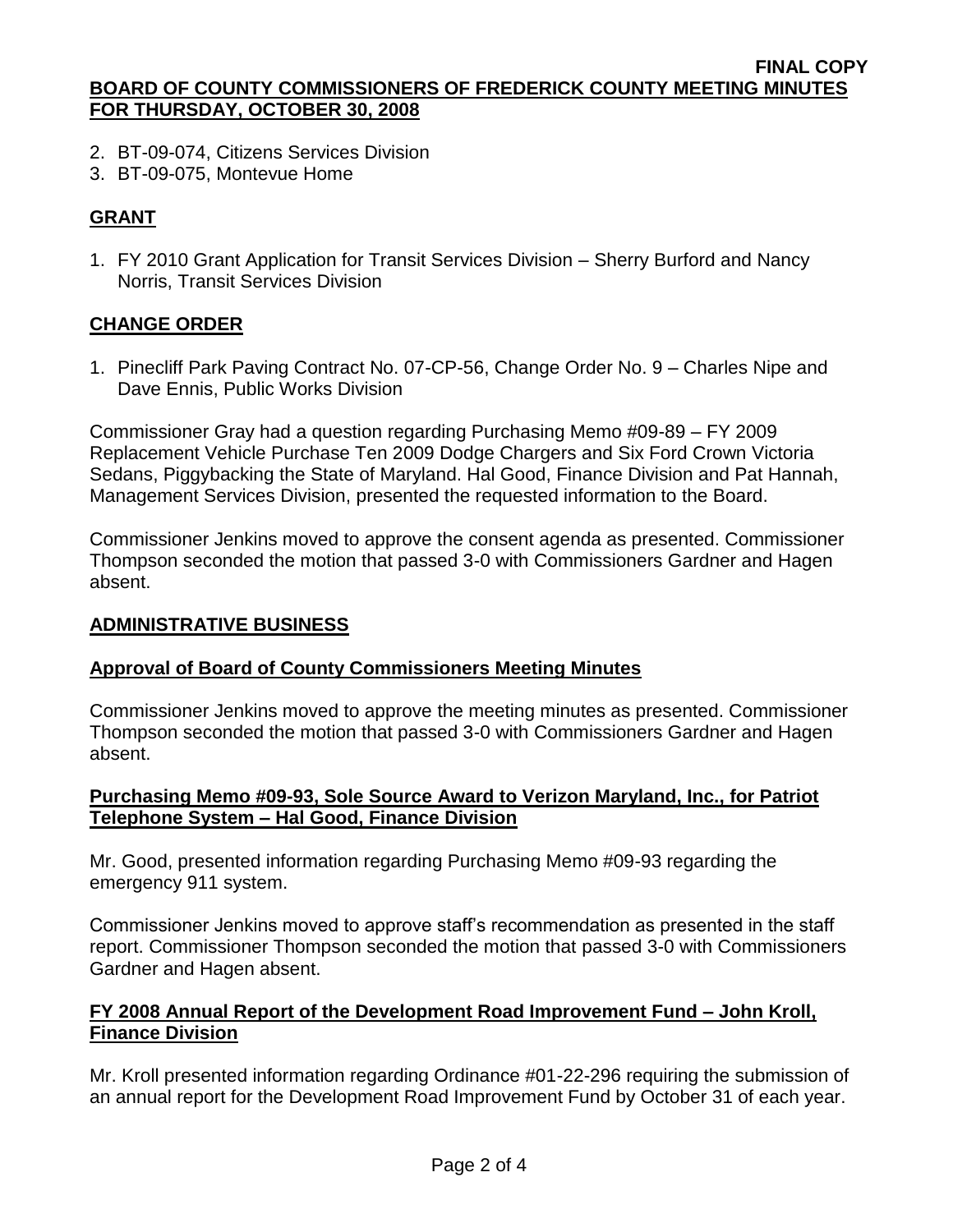#### **FINAL COPY BOARD OF COUNTY COMMISSIONERS OF FREDERICK COUNTY MEETING MINUTES FOR THURSDAY, OCTOBER 30, 2008**

At this time, there is no requirement for formal action by the board, only acknowledgement of receipt of the annual report.

The Board took no action.

# **Frederick County Government Legislative Package Update – John Mathias, County Attorney**

Mr. Mathias and Mike Marschner, Utilities and Solid Waste Management Division, presented information to the Board regarding a legislative package issue regarding Resolution #08-35, FC BOCC to Petition the Administrator of the US Environmental Protection Agency to Amend & Revise the 40CFR 503.12 to Include Standards for the Land Application of Sewage Sludge Containing Endocrine Disruptors, effective October 30, 2008 and Resolution #08-36, FC BOCC to Petition the MD Dept. of Environment to Amend & Revise COMAR 24.04.06.02B (4) to Add Standards for the Land Application of Sewage Sludge Containing Endocrine Disruptors, effective October 30, 2008.

There was unanimous consent for Mr. Mathias to add Resolutions #08-35 and #08-36 to the legislative package.

(A copy of Resolutions #08-35 and #08-36 can be obtained in the County Manager's office or from the county's website, [www.co.frederick.md.us\)](www.co.frederick.md.us)

## **WORKSESSION**

# **Appointments to Boards, Commissions, Committees – Joyce Grossnickle, County Manager's Office**

## **Affordable Housing Council**

There was no public comment.

Commissioner Jenkins moved to appoint Mr. Frank Lucician to fill an unexpired term to expire June 30, 2009. Commissioner Thompson seconded the motion that passed 3-0 with Commissioners Gardner and Hagen absent.

## **Electrical Board**

There was no public comment.

Commissioner Jenkins moved to support the staff recommendation to appoint Mr. Paul "P.J." Donaghue to serve an unexpired term to expire June 30, 2010. Commissioner Thompson seconded the motion that passed 3-0 with Commissioners Gardner and Hagen absent.